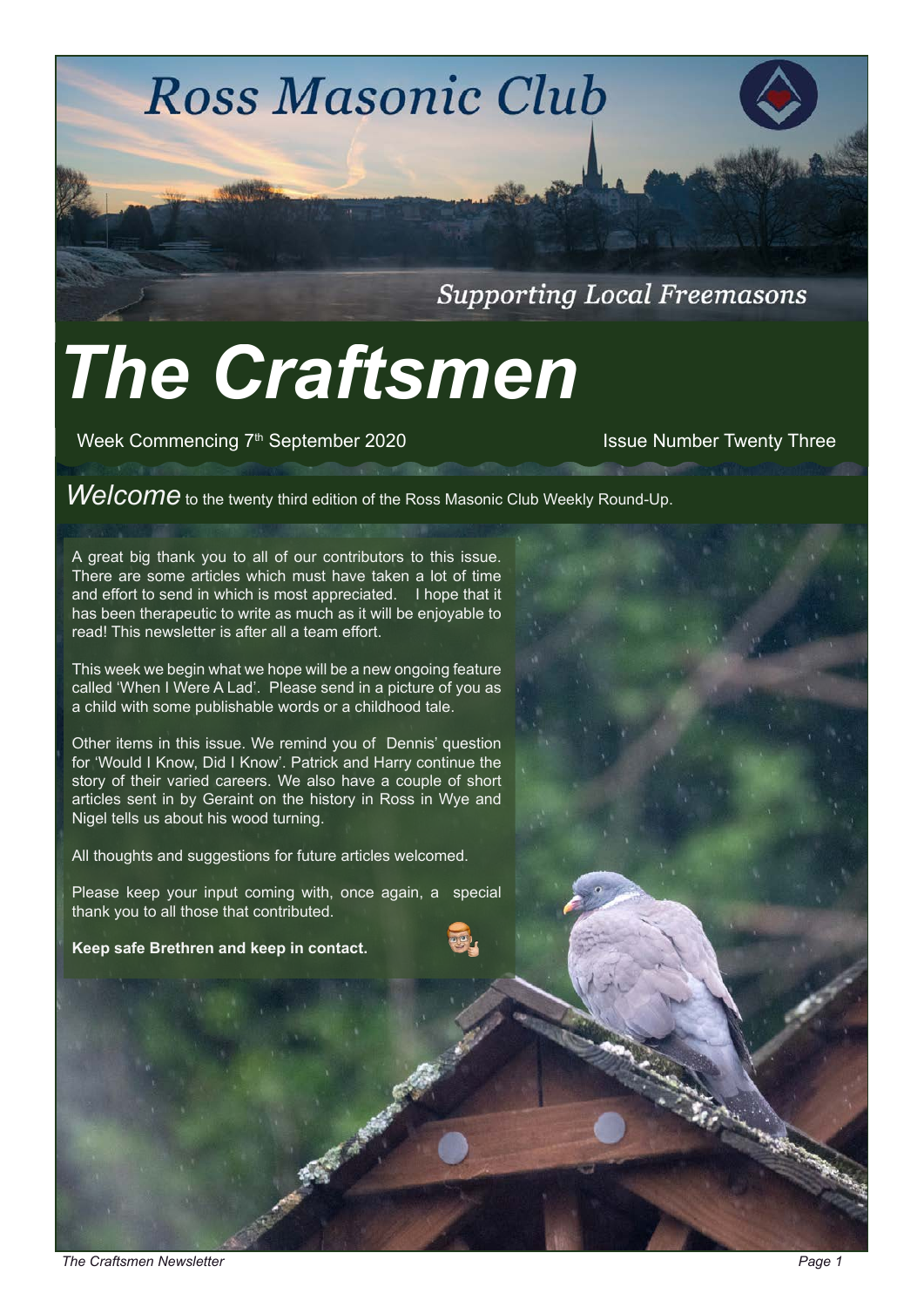### *Keeping in Contact and Staying Sharp Facebook*



We have set up a Facebook Group for Ross Masonic Club. We currently have 28 members across the Lodges and Chapter. Any members of Lodges or Chapter that meet at Ross Masonic Hall are welcome to join in.

## *More opportunities to Zoom together*



If you have not previously joined in, we now have a meeting that starts earlier on a Friday at 7:30pm as well as the 8:45pm meeting for the 9 o'clock toast.

You can come and go during these times as you please.

It's simple to setup and Billy can help with support if you need it.

Last week we were joined by the PGM / MEGS and the DPGM with a bumper attendance from the Brethren and Companions.

We will be back to our normal 7:30pm kick off next Friday.





# **Would I know the answer? / Did I know the answer?**

Don't forget the question in last week's issue from Dennis:

#### **'What is the significance of the Rough and Smooth Ashlars and what do they symbolise?'**

*The Craftsmen Newsletter Page 2*  You can always check your thoughts by visiting 'Solomon' of course! [https://solomon.ugle.org.uk](https://solomon.ugle.org.ukhttp://) By Dennis Roberts - Group Leader Information and Guidance Group e-mail: [roberts.greeba@btinternet.com](mailto:roberts.greeba%40btinternet.com?subject=Craftsmen%20Answer)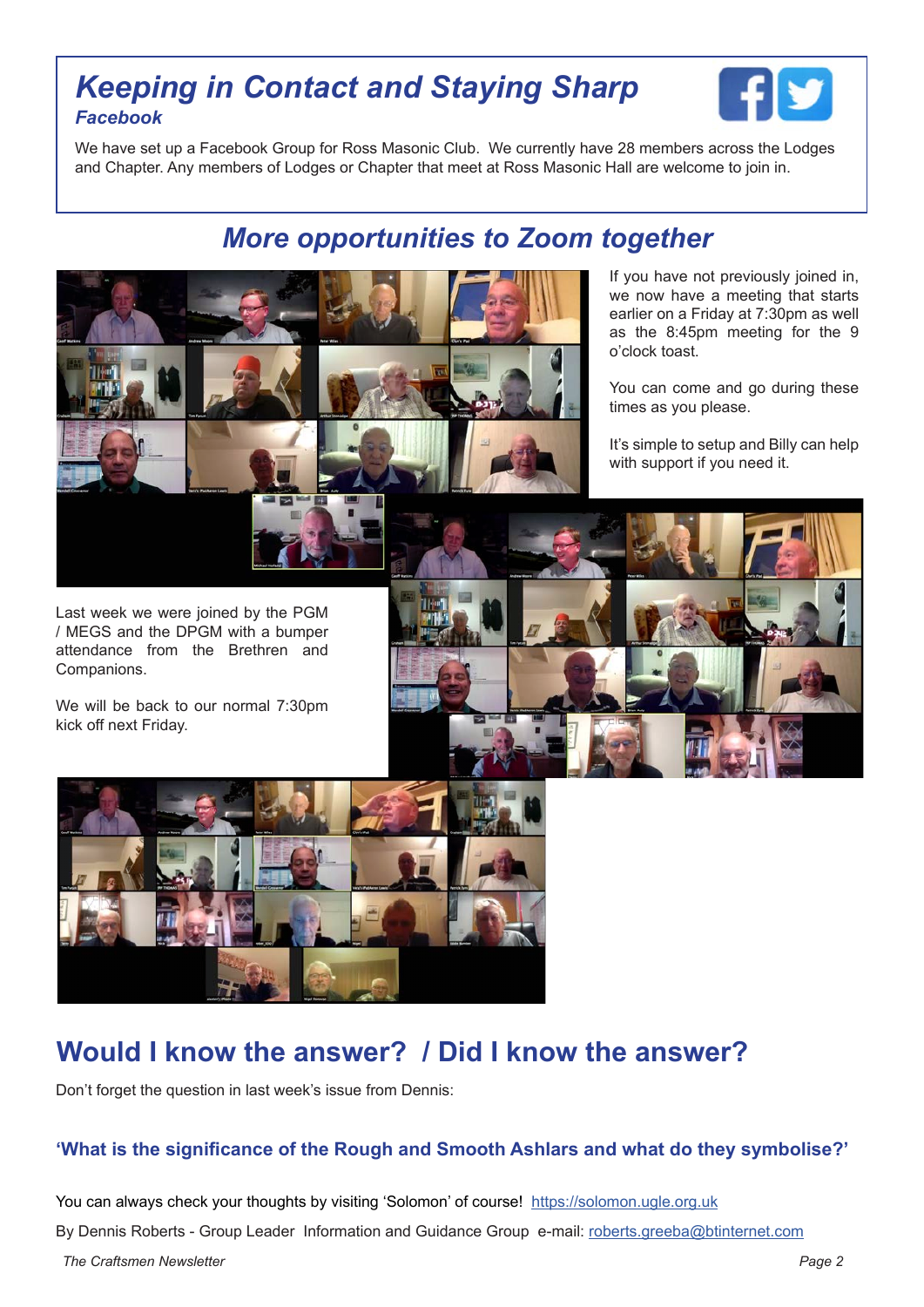# *'When I Were A Lad'*

#### *A new feature which we hope we can run over a few weeks*

*Please send in your pictures of you as a child and tell us what has changed over the years. Either a scanned image or take a picture of the photo with your phone and send it in with a few words of description. Just for a laugh - nothing too serious!*



It may not be widely known that years ago Ross had its own racecourse, where official races under National Hunt rules were staged, i.e. the equivalent of racecourses such as Hereford and Chepstow today.

The course was at Moor Meadow, which is the flood meadow between the A40 and the River Wye, which one passes immediately after leaving Wilton on the way to Monmouth.

The course was roughly circular within the "U" shape the river makes at this point. A contemporary commentator notes, "The going in bad weather is very heavy".

Passing the flooded fields in winter, one thinks that "choppy" might be a better description of the going! At least the course was all grass, whereas other racecourses at that time sometimes incorporated stretches of plough.

There is a report of steeplechasing at Ross in 1836, making it one of the earliest established venues for jump racing. However, use of the course seems to have been intermittent, perhaps because of its liability to flooding.

This is me (i'm the one on the left) November 1968 in Selfridges store Oxford Street London. I would have been 3 years old.

Every year my mum would take me to see Father Christmas, a very elaborate affair in those days but I mainly remember queuing for what seemed like hours.

To keep the children amused there were various sideshows en-route. In 1968 this obviously involved a poor monkey and yes, it is real and I can't promise any monkeys were not harmed in the process, even if that was just mentally.

I have a slightly apprehensive look. I am not sure about the monkey as I don't speak monkey, but he appears to not be particularly enthused with the process. No doubt I was the umpteenth child he'd had awkwardly holding him that day.

Over time the scars healed and I think we both had an enjoyable Christmas apart. I cannot remember if the present at the end of the journey was worth it for either of us.

Unfortunately the monkey and I lost touch over the years.

*Ross Races Revisited Words and Image contributed by Geraint Bevan*



There were races between 1897 and 1905, and then a revival in 1921 and 1922 but the 29th September of that year saw the last ever fixture, although the site was subsequently used for trotting races.

The standard of racing and the prize money seem to have been on the low side - in 1921 each race was worth £58 to the winner - but the fixtures did attract some famous racing names.

One was a gentleman who rejoiced in the name of The Hon. Aubrey Craven Theophilus Robin Hood Hastings.

He trained four Grand National winners, riding one of them himself. At a 1902 Ross meeting he won two races with the same horse, winning a hurdle race and then an hour later a steeplechase. Racehorses were evidently bred to be tough in those days.

**The Craftsmen Newsletter** *Page 3* **Page 3**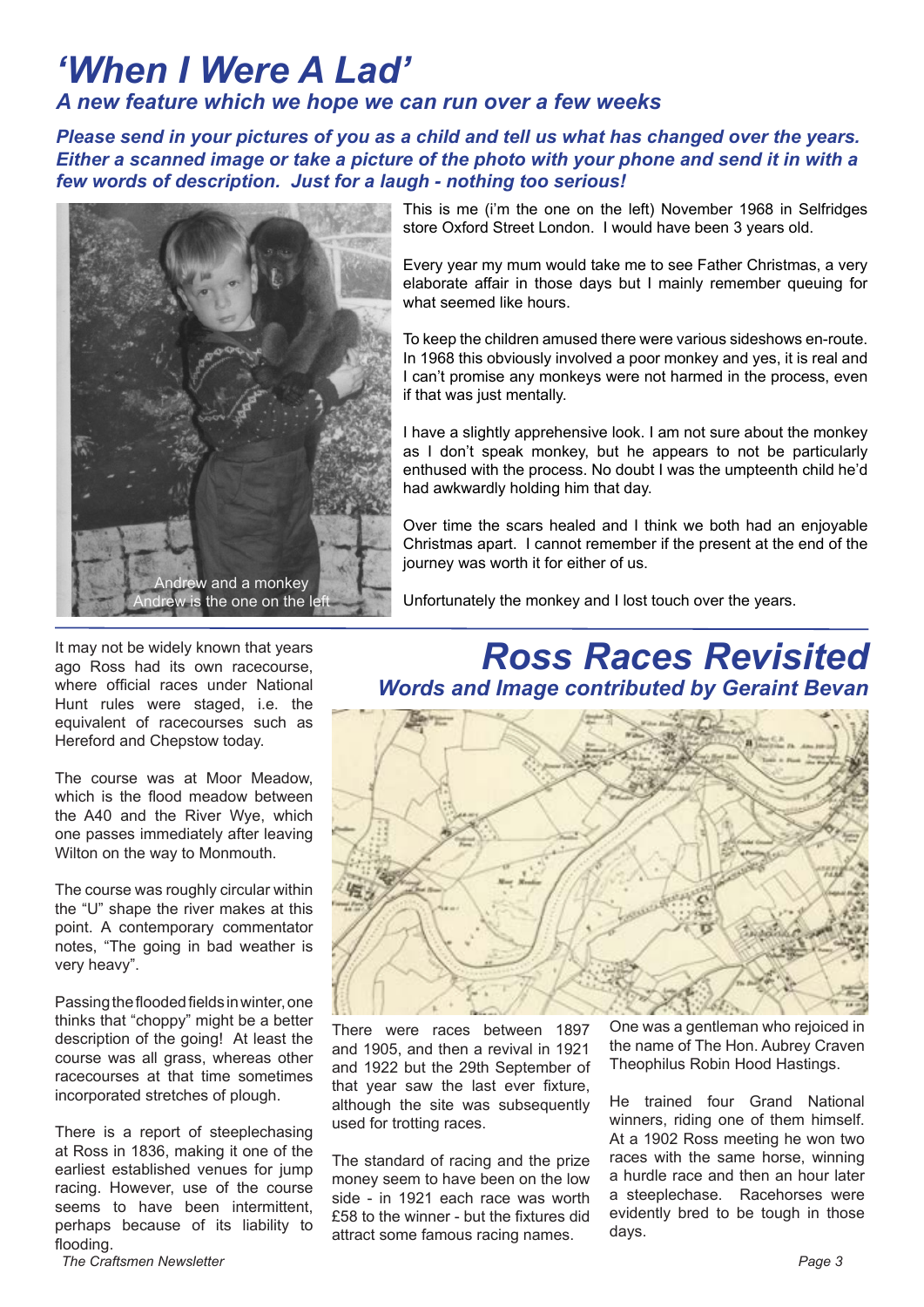# *Patrick Eyre continues to recount his career moves. There's more than one way to earn a living Part 7*

For those of you who read this stuff, I intended to talk about the concrete conveyor and the sales drive connected to it. However, I have got ahead of myself and so far I have managed to keep things in order and as such I will come to the conveyor situation later, if I may.

General sales were continuing to improve on all the German company's products in Hatfield and this helped my confidence in the way I could deal with my customers - potential or otherwise. In other words the freedom of few financial restraints on how I dealt with each individual client. If I felt that it would improve the chance of me doing a deal with perhaps a repeat order I could invite him to visit the factories in Germany or France without having to clear it first with my MD. It would entail a return flight from say. Heathrow to Stuttgart, hotel accommodation etc. and car hire. Not cheap but I always had the benefit of a very generous expense account.

There were several occasions when a trip to a building site on the other side of the channel to show a customer first hand a machine actually working would warrant hiring a light aircraft. We would fly from a small airfield near Denham which had a customs post.

It would be in a twin engine six/four seater Beechcraft. A local plant hire company had three such aircraft, which they hired out quite cheaply, and depending on the customer I would sometimes suggest this mode of getting there and back in a day as it saved the company money. I did encourage it in fact as it meant I would be sleeping in my own bed that night, instead of a hotel.

This bed was back in Maidenhead in the Thames Valley, where I married and had my children and I always thought of it as home. My MD had agreed to pay for the move from Matlock as it was nearer the office.



The Beechcraft was a very comfortable aircraft which could land almost anywhere. There would always be a senior executive from the factory to meet us on landing, to drive us to where we needed to be, and always kindly paid for the lunch!!

I was covering most of the UK in my efforts to increase sales on both concrete truck mixers and readymixed plants and had obtained an order for a very large plant as well as six truck mixers in Glasgow The fact that we had a depot near Edinburgh had helped secure the deal and I was driven to cover as much of Scotland as possible. In this regard I had much success and secured sales in places such as Fort William and as far north as Inverness. On the North West coast a batching plant paid for by the EU, to build a bridge across a river to replace a ferry.

Following some research into the Irish market I knew there would be some untapped business opportunities there and thought it a good move to appoint a suitable agent for my products in the country's ready/mixed market, if I could find such a person or organisation to make this possible. I made contact with a gentleman owning a small company re-blading and repairing concrete truck mixers located in County Antrim, and agreed to meet him at Belfast airport. In those days it was known as Aldergrove and much different to what it is today.

British Airways operated a shuttle service from Heathrow to Belfast and catching the first flight out, and walking through the aircraft door the first person I saw was the Reverend Ian Paisley.

Sitting next to him probably his minder, certainly got all my thoughts racing.

As arranged at the exit of the terminal I was greeted by the gentleman I was supposed to meet holding up a plaque with my name on it. When we settled into his car he reminded me to put my seat belt on, and when I questioned why he was not wearing his he remarked he was 'carrying'. On the exit road out of the airport were several severe speed bumps and close by armed soldiers behind sandbags. Reaching the polled exit my driver was challenged by armed police. My driver we will call him 'Michael' wound down his window and said 'Councillor Michael Mc'Iver and I'm carrying' before reaching into his pocket for his ID.They replied with 'Have a good day sir'. I have no wish to dwell on this but in the following days it happened so many times, and it's exactly how it was out there and had a significant effect on how I would conduct my future plans for Northern Ireland.

Michael then went on to explain he was a County Councillor who was licensed to carry a side arm for his own and family's protection. My secretary had booked me into a hotel but he insisted I should stay in his home which turned out to be a large house' part of which was the local post office, and close to a petrol station which he also owned. Most of his grown up family lived in the village and they all joined us for the evening meal. Before we all sat down his eldest daughter removed her father's jacket, and hung it along with his shoulder harness and pistol on a hook behind the door. To be perfectly honest I was not phased by this rather bizarre procedure. Having served with the infantry in peacekeeping operations I was quite used to carrying a gun myself. They were such nice and friendly people and I took to them straight away. Before and after dinner we had much to talk about and I was left with the impression he was a man I could trust and do business with.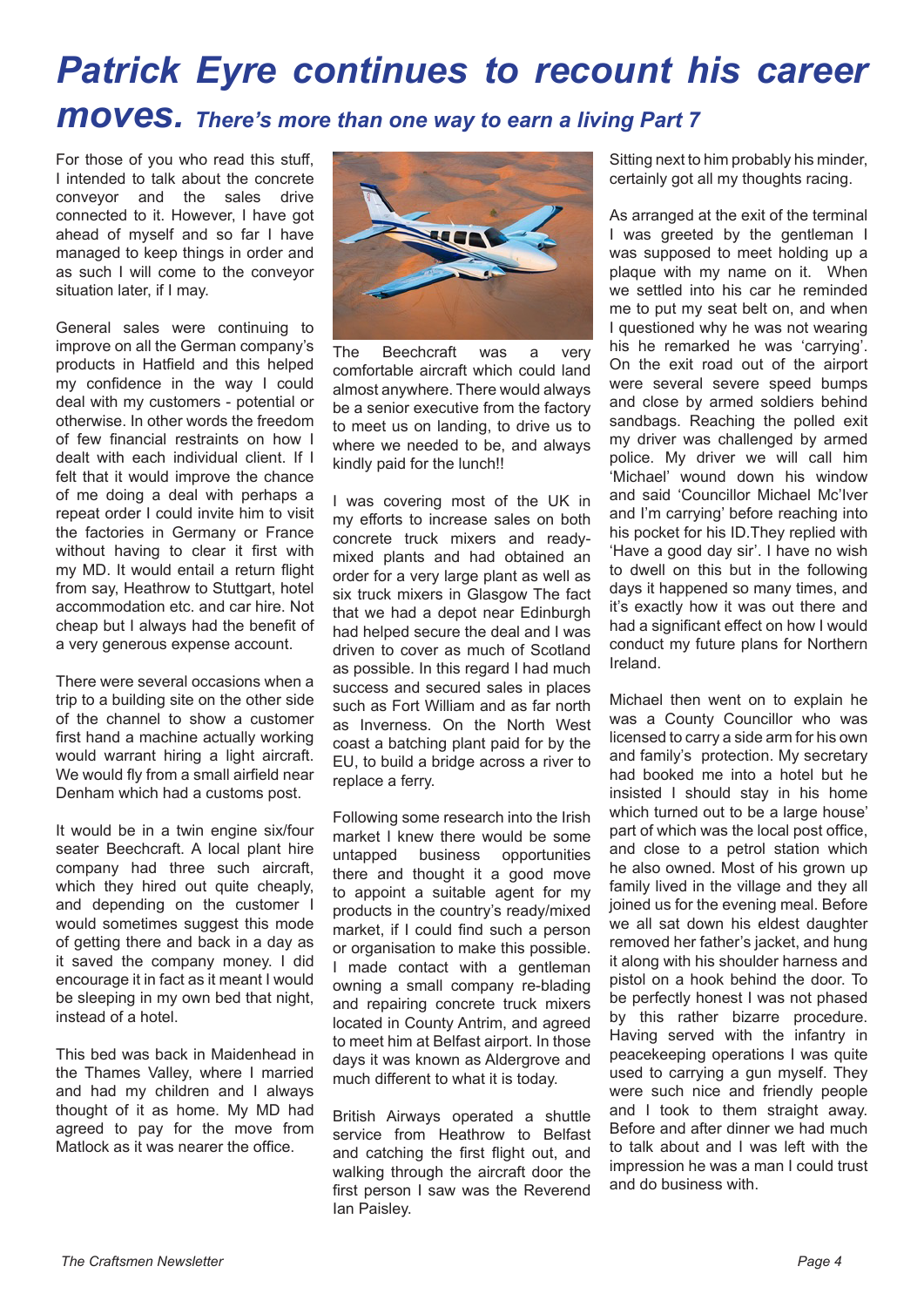## *The Gazebo Tower - an extract from the Ross-on-Wye & District Civic Society newsletter Spring 2001, sourced by Geraint Bevan*



*Gazebo Tower, Steel Engraving Circa 1852*

One of the most striking features in Ross is now known as the Gazebo Tower, and in 2001 was up for sale for a guide line price of £40,000. In the sale particulars it is described as "a Grade II listed building constructed in 1833 as a viewing tower for the popular tourist market town." The tower is built of red sandstone and contains three floors approached by vertical ladders leading to a viewing platform at the top.

During the 1830s Ross became 'thoroughly and expensively medievalised' continuing John Kyrle's 'public-mindedness' in beautifying the town and surrounding landscape. These developments were carried out by the Town Improvement Commissioners and the Turnpike Trustees who succeeded in transforming the western approach

into Ross when the new Wilton Road and the road up to Barrett's Royal Hotel were carved out of the sandstone cliff. Presumably the surplus stone was used to construct the mock-gothic stone walls with arrow slits and oriels terminating in the Gazebo Tower.

There is pictorial and documentary evidence of two other towers built at this period, one below the Royal Hotel and the other opposite Swan House. It is interesting to consider whether these three 19th century towers had any connection with three towers that stood on Bishop's Court in 1696. They were sufficiently important to have keys and be kept in repair during John Kyrle's lifetime.

In 1838, the Gazebo was referred to as 'Mr. Collins Tower'. J. S. Collins worked as an attorney in Upper Church Street and served as a Town Commissioner and a Turnpike Trustee. When the Collins family sold 'Palace Pound' house with its "substantially-built Tower, Castellated Buildings, Parapets and Walls" in 1906 the Gazebo was called 'Palace Pound Tower'. Around the same date it was also known as 'Castle Tower' or 'Royal Tower'. By the 1950s the local historian Winifred Leeds called the Gazebo the 'Round Tower' and wrote "In the days of the Ross Volunteers it was known as the Armoury as their equipment was housed there. Of late it has been used as an Arts and Crafts shop and is in private hands, though there is every probability that it may soon be acquired by the Town Council and put into thorough repair."

In 1959, it was the owner of Palace Pound Cottage who "gave the tower, together with some feet of land for access" to the Ross Town Council as she felt "the ownership and maintenance of the tower should be vested more appropriately in the community." In the hands of the council the tower became known as the 'Bishop's Tower' in tourist guides, and the tower continued to be used for arts and crafts exhibitions until around 1980.

Since then the Gazebo has remained empty but "major repairs were effected on the Tower by the Local Authority in the late 1990s." The town now awaits a future sympathetic use for this famous landmark.

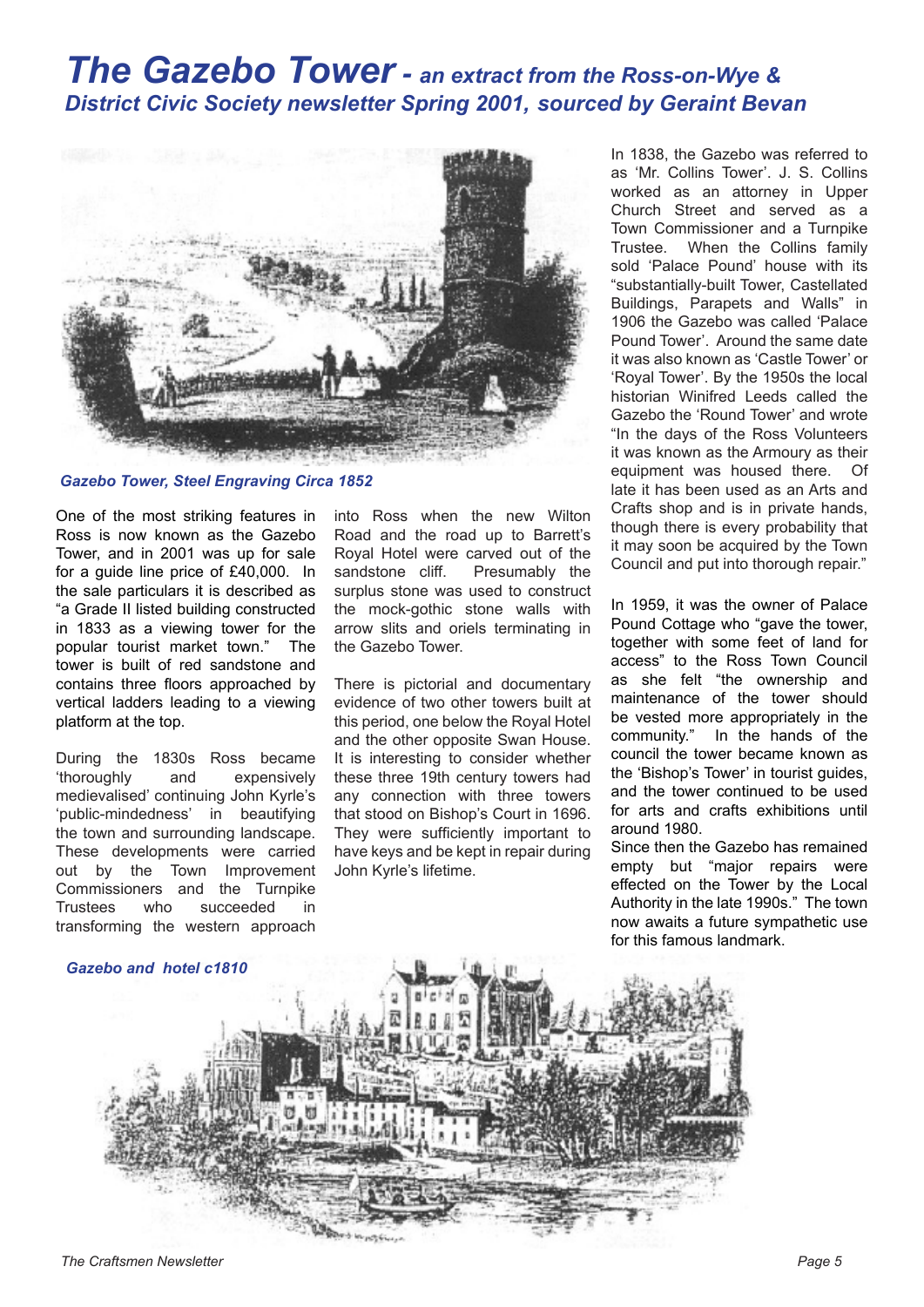# *Wood turning when I'm not mending bats! By Nigel Donovan*

Having grown up surrounded by wood, a joinery business and a shed full of building materials, it never occurred to me that there were people not surrounded with these things! It was no surprise that at school I excelled and loved "woodwork" and when not on the sports field, the woodwork shop was where I would be found. I studied the furniture industry at college and produced some beautiful pieces of furniture which are still in service today. That was all a long time ago, before I got onto life's merry go round of employment, with several different careers emerging as we went along.

Having started repairing cricket bats 5 or 6 years ago, this rekindled my love of working with wood and it was not long before I spotted a "returned" lathe at our local Mecca of woodworking equipment, Toolite in Mitcheldean. It was being offered at a ridiculously low price and I "couldn't not buy it". Anyone considering such a purchase should be made aware that the lathe itself is probably the cheapest part of the wood turning "jigsaw", it is the rest of the equipment that continues to drain the bank account.



*We start with a "big lump" of wood (top left) then make it progressively smaller till it is the size we require.*

Wood turning as an individual discipline is an incredibly therapeutic exercise, giving rapid reward for the relatively small amount of time it takes to convert a piece of wood into hopefully, something beautiful, useful and sometimes, even saleable. For those of you who are unfamiliar the art of wood turning, you will all, at sometime in your life have made use of turned pieces of wood, from rolling pins (something your wife uses in the kitchen!) to chair legs, stair baluster spindles etc., the list is endless. Probably the most common turned items you will see are wooden bowls and vases, turned from lumps of solid wood generally known as "blanks". The blanks are usually prepared down to a manageable size, reasonably balanced so that when mounted on the lathe, they do not shake it apart!



*Two lathes back to back*

The lathe itself has a rigid bed which one on end has a motor mounted and the other a static centre, which adjusts to the length of the blank. The motor should have a variable speed which can be adjusted to accommodate the size of the wood mounted, the larger the piece, the slower the speed of rotation required. The wooden blank is then "shaved down" using different types of chisels and gouges which are used dependent on the direction you are working with the wood, either across or in the direction of the grain. The shape created is really just what you "see" unless, of course, you are working to a design or specification. this is what brings out the artist in you. Many hours of practice go into perfecting the skills, and an awful lot of sawdust and shavings can be created trying! Frequently, you will find something that started out as a foot long and four inches in diameter

can soon end up being three inches long and an inch across, this is called "learning"!

For my part, I really enjoy taking a "raw lump of tree" and converting it all the way through to a finished article, whatever it may be. The market for turning kits is huge and there are all sorts of accessories available to make such things as pens, clocks, bottle openers and stoppers. The finished items can be whatever you want them to be, but it is how you finish them off which is the make or break of a nice project. As much time can be spent finishing an item well as is spent making it.



*My collection of turning chisels and gouges, they don't come cheap*

If anyone would like an introductory lesson to wood turning and to have a go, please feel free to ask, I'm always happy to see people enjoying themselves (and drink beer with them). There is much more to follow this brief comment on wood turning, but that is for another day. To see some of the fruits of my labours, visit Facebook, Instagram or our Etsy shop @woodcraftbydonovan. Just search woodcraftbydonovan, drop me an email or give me a call if I can be of any help.



*Some bought in bowl blanks*